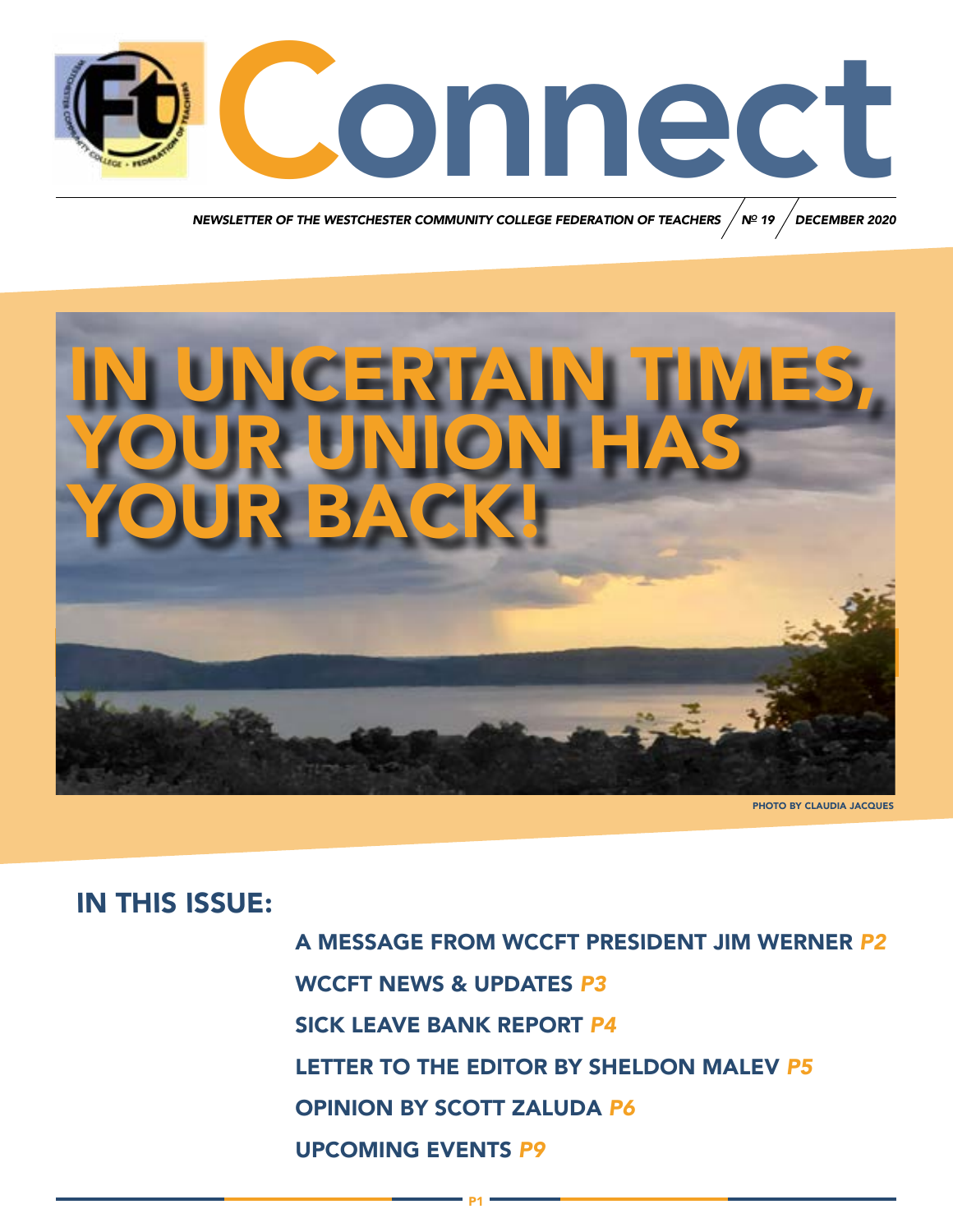# A MESSAGE FROM WCCFT PRESIDENT

# JIM WERNER

I hope this message finds you and your loved ones safe and healthy, as we enter the final few weeks of our Fall semester and a holiday season most of us could not have imagined just a few short months ago.

These days, it comes as no surprise if we find ourselves longing for the comfort, gratitude, and good cheer that usually accompany this time of year—while also feeling beset by uncertainties and unanswered questions about the pandemic, our economy, the state of higher education, and our College. As a WCCFT member, you don't have to face these uncertainties alone; we are all in this together. In times of trouble like these, you can find some solace in the strength that comes from that unity, and from knowing your Union is working hard on your behalf:

Protecting Jobs While Maintaining Member Safety: All signs continue to point to an extension of the current remote teaching arrangement into the Spring and Summer 2021 semesters. Your Union leadership has revised the current Remote Teaching MOA and submitted it to the College's senior administration; we hope to present it for ratification at our December membership meeting. Extending this MOA means our faculty (full-time and part-time) are in the best possible position to continue providing outstanding service to our students, without risking anyone's health or well-being.

**Ensuring a Safe Workplace When We Return to Campus:** By now you have all seen the College's mandatory COVID-19 testing plan for all students and employees currently accessing the campus. We've drafted an additional Memorandum of Understanding to address a number of issues not covered by this plan (e.g. testing at no cost to the employee during regularly scheduled work hours, ability to work remotely if testing positive, etc.). We have also reached out to all 32 faculty members (full-time and part-time) who will be affected by this through the Spring semester, to make sure the College's plan won't cause any substantial inconvenience or problem for them. And our Special Committee on Pandemic Response and Campus Re-entry continues to review the College's Pandemic Recovery Plan, to identify areas that need more clarity or stronger measures to protect our health and safety when we return to campus in greater numbers.

Fighting for Member Rights While Addressing Structural Challenges: We have been holding meetings with counselors, department chairs, and curriculum chairs regarding issues related to their work requirements. Many of these have emerged from the review of job descriptions mandated by our 2017 MOA, and from the ongoing work of the advisement redesign core group (where we were able to secure seats for the Union leadership, as well as an additional academic counselor spot). We will continue to work with these groups to resolve any and all contractual issues that arise.

**Defending Contractual Health Benefits:** As you know, the College has switched healthcare plans from UMR/Pomco to NYSHIP, effective January 1, 2021. If you have logged onto the NYSHIP site, or if you attended one of the informational webinars in November, you are probably aware that the NYSHIP Empire Plan lists copays for doctor visits and pharmacy charges that are substantially different from those we negotiated in our 2017 MOA. We have filed a grievance with the College administration on this issue. While we await the outcome, we urge you to keep careful records of all your health-related expenses, especially once we move to NYSHIP.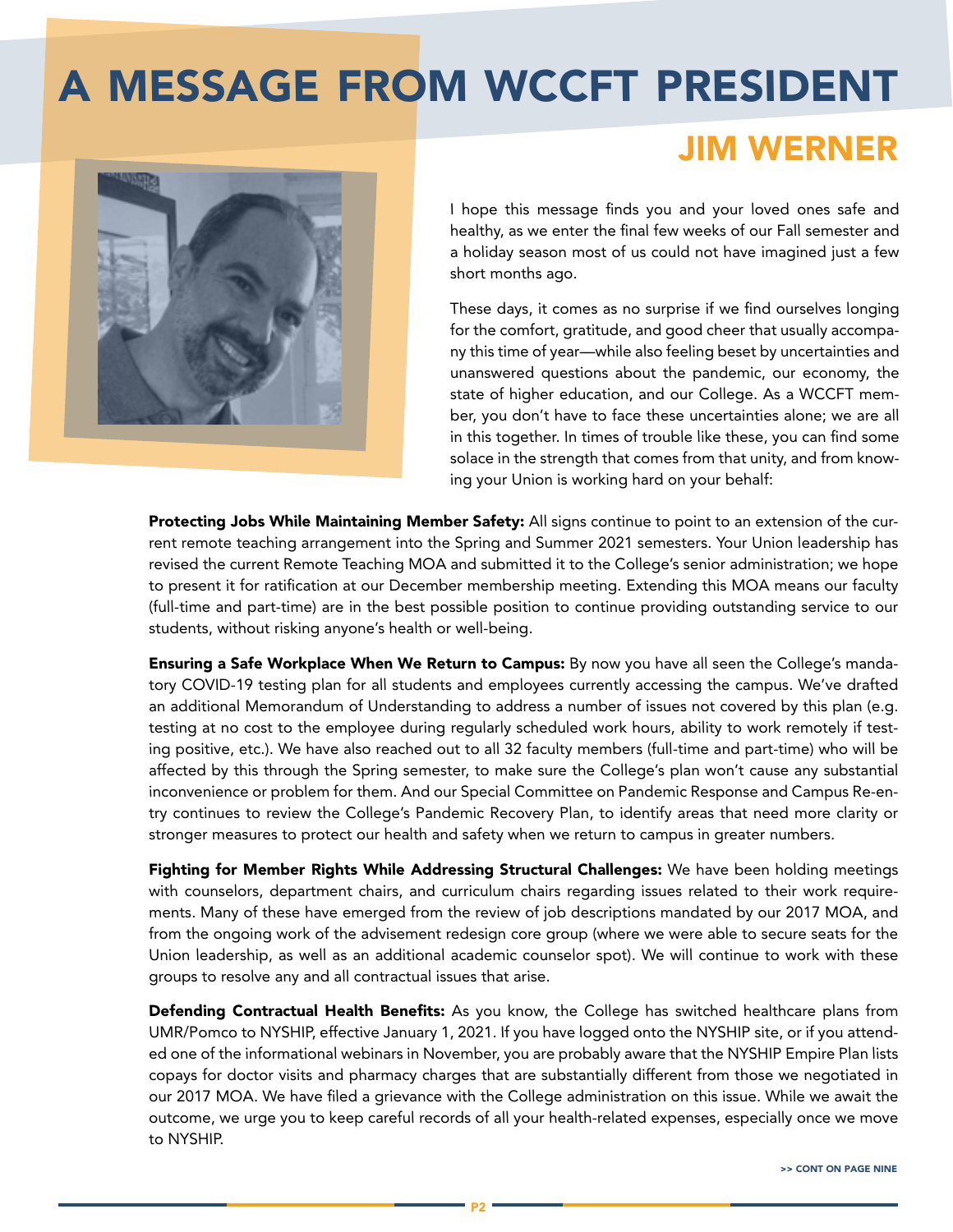# WCCFT NEWS & UPDATES

## GRIEVANCE COMMITTEE:

WCCFT Vice-President and Grievance Committee chair Deirdre Verne reports: "We are investigating the recent email from BenefitsInfo concerning NYSHIP copays. As many of our members have noted, the NYSHIP copays are higher than the copays negotiated in the collective bargaining agreement signed in 2017. We expect that this investigation will take time, and we ask that members save all receipts and records of payments for medical visits and prescriptions."

### FACULTY DEVELOPMENT FUND:

Committee chair Rowan Lindley submits the final 2019- 2020 Faculty Development Fund Report:

In the fall of 2019, the WCCFT Executive Committee authorized an additional application period for adjunct faculty in the spring semester. This was intended to encourage more part-time colleagues to apply for funds by enabling them to get reimbursement with a shorter waiting period.

Applications from adjunct faculty for activities during the period September 1, 2019, to February 28, 2020, were accepted during March 2020. The original deadline for such applications was March 31, but this was extended due to campus shutdown. Some faculty had to resubmit their applications electronically.

The total amount for professional development contractually allocated to WCCFT by the administration is currently \$35,000 per year. WCCFT has traditionally divided that sum into \$25,000 for full-time faculty, with a maximum of \$1,500 reimbursement per person, and \$10,000 for adjunct faculty with a maximum of \$750 per person.

In Spring 2020, there were seven approved applications from adjunct faculty members of the WCCFT totaling \$4,764.25.

In Fall 2020, there were 22 approved applications from full-time faculty members of the WCCFT totaling \$20,085.62. There were also six approved applications from adjunct faculty members of the WCCFT totaling \$1,874.00, bringing the total adjunct funding for both semesters to \$6,638.25.

Due to the pandemic, requests were lower than usual. Many conferences were canceled, or they were held online making them less expensive to attend. There is \$8,276.13 remaining of our annual \$35,000 allocation. We expect the same to happen this year as the pandemic continues. That means there will be an additional sum available for 2021-2022. The Faculty Development Committee recommended to the Executive Committee that we roll over the money until the pandemic ends and then consider raising the limit for each person. The Executive Committee voted to roll over the money to next year.

The Faculty Development Committee also recommended and the Executive Committee voted that the adjunct pilot be continued for at least two more years since it cannot be properly evaluated during the pandemic.

## POLITICAL ACTION COMMITTEE:

At the October 22 meeting of SUNY community college local presidents, it was announced that for the second consecutive year, WCCFT has won the Lou Cammarosano Award for most VOTE/COPE contributions in 2019. President Jim Werner thanks "everyone who contributed and especially Ellen Zendman, who so ably chairs our Political Action Committee and leads our VOTE/COPE drives."

Ellen writes: "As the holiday season is upon us, I am hopeful that this long and difficult period will soon end. More than ever, we look to our family strengths to enable us to move forward. We have so many blessings to count, and this is the perfect time to commit to supporting VOTE/COPE, NYSUT'S nonpartisan political fundraising arm, which allows our voices to be heard as we navigate through uncertain times.

"As the world changes and we continue to face significant challenges in our own small community, your VOTE/ COPE support through voluntary donations is not only appreciated, but absolutely necessary. Your ongoing contributions enable us to support local and state legislators who are pro public education and pro labor and have have a commitment to the mission of our College."

To Contribute: please go to [http://wcc.votecope.org/](http://wcc.votecope.org/ ) and complete and submit the form. If you have any questions, please contact Ellen Zendman at [ellenzwccft@](mailto:ellenzwccft@gmail.com) [gmail.com.](mailto:ellenzwccft@gmail.com)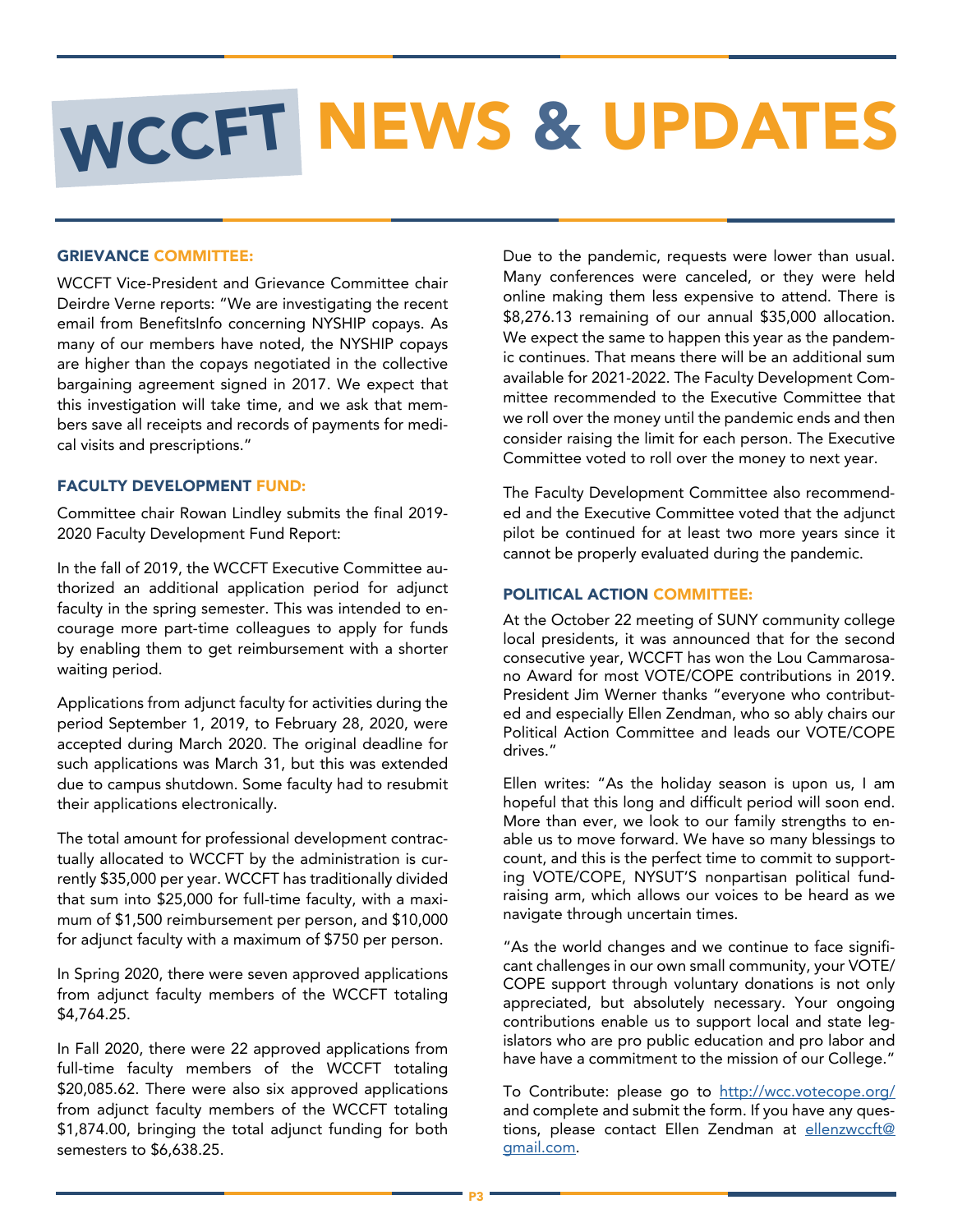# 2019-2020 SICK LEAVE BANK

# REPORT

| <b>NOVEMBER 4th, 2020</b><br><b>Balance as of 10/31/2019:</b>                            |            | <b>Balance</b><br>154 days |
|------------------------------------------------------------------------------------------|------------|----------------------------|
| Days awarded to seriously sick members of the<br>bank who have exhausted their own days: |            |                            |
| For one person                                                                           | $-45$ days | 109 days                   |
| Six (6) new members<br>(enrollment period Sept/Oct 2020)                                 | $+6$ days  | 115 days                   |
| <b>Current Balance (10/31/2020):</b>                                                     |            | 115 days                   |
|                                                                                          |            |                            |

Since this is below our required balance of 150 days, an additional donation of one day per current member will be required this year. The new members will only donate the one day upon joining. This will give us an additional 191 days.

(New members donate one day upon joining. Then, days are only taken from members if the balance falls below 150 days due to days being awarded to sick members who have exhausted their own sick days.)

The bank has 185 current members and 6 new members, for a total of 191 members. There are 207 full time faculty members.

There is not enough data to know how often we might expect to donate to the bank. The sick bank trustees are collecting data so eventually we will have a better idea. Sick bank usage is very variable so the calculations below are only an approximation.

The last time days were donated due to the balance falling below 150 days was in 2016. Over the last 11 years, we have awarded approximately 42 days per year. With 191 members, this means we may donate about one day for each member every 4.5 years. During that time each person will have earned 45 sick days so we would be donating 1/45 th or about 2% of our days to the bank.

> *Rowan Lindley, Sheela Whelan, Janet Ranucci*  Sick Leave Bank Trustees

FT Connect strives to keep you informed about significant events affecting you as a WCC faculty member, to advocate for your rights, and to provide a forum for your views. This issue includes a letter from Sheldon Malev and an opinion piece from Scott Zaluda. Please send your own feedback, ideas for articles, or letters to editor Richard A. Courage at [richardcwccft@gmail.com](mailto:richardcwccft@gmail.com).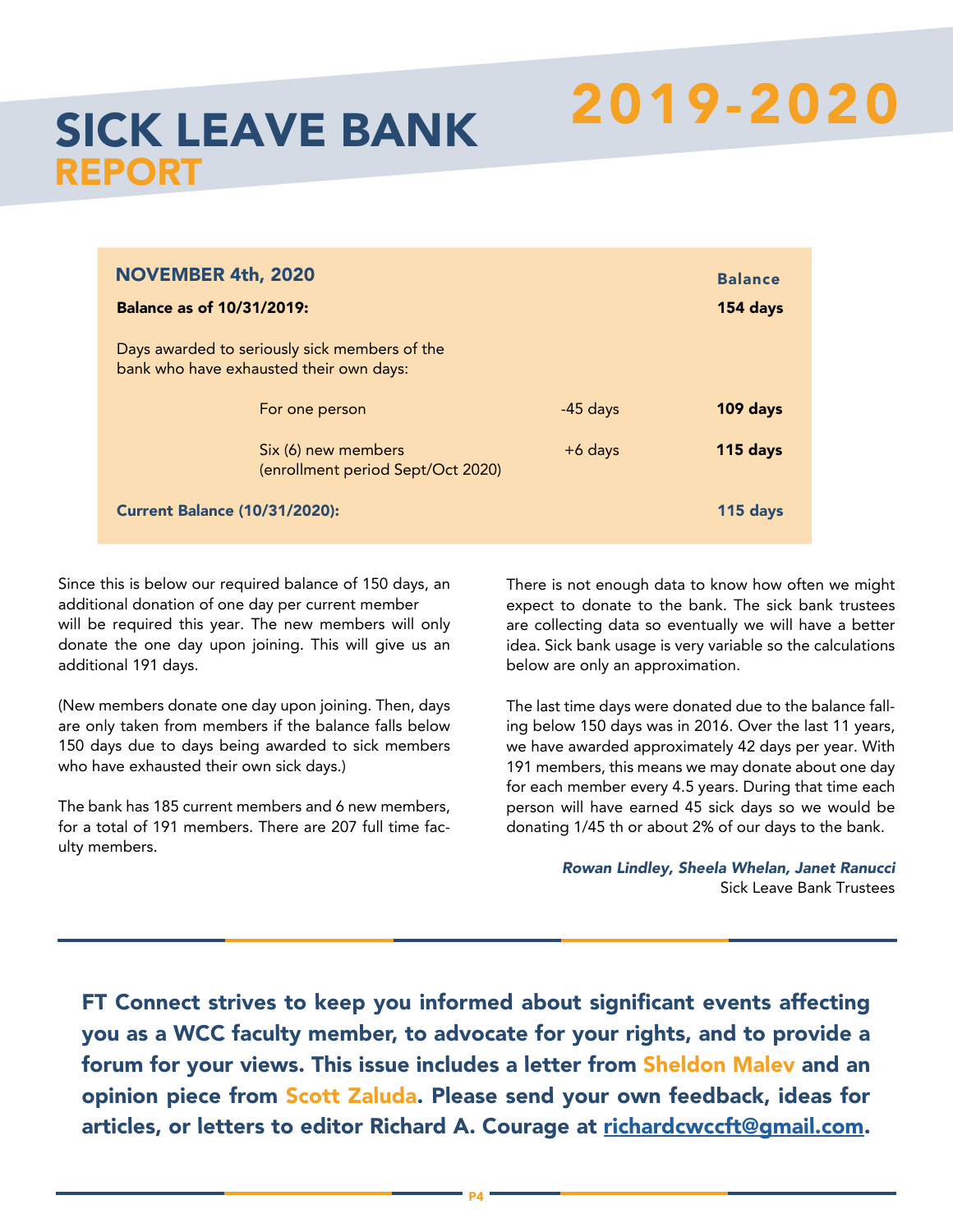# LETTER TO THE EDITOR

This is my 50th year at WCC. I have been here for half-a-century, although it does not seem like it to me.

When we lose track of time, it is often said it is "because we're having so much fun," and I have to admit that I have enjoyed most of my time here, where I have been deeply involved in teaching, departmental activity, and college-wide organizations such as the Faculty Senate and our union, the WCCFT.

I've always appreciated our beautiful campus, the collegiality among faculty, and our diverse student body, and so I remained somewhat oblivious to the accelerated passage of time. I suspect that many who are reading these words are reminded just how fast the semesters fly by; faster and faster with each successive academic year, and before we know it, we too are "graduating," just as in our earlier years of education, to a newly beckoning chapter in our lives; RETIREMENT.

Just as we are now "active" full-time or adjunct faculty, we are destined to also be "retirees." We are all "just passing through."

We all will eventually face this reality, one which responsible people plan for in advance. However much some of us may have made retirement plans, in the form of annuities, pensions, or personal investments, or have considered our future health insurance options, additional considerations remain. Among them are the following:

1. Maintaining Friendships and Associations: In retirement, there is more time for reflection and communication. Retirees often want to maintain friendships and continue contact with former colleagues who are still working at WCC.

2. Sharing Information: Change is inevitable, and there will be ongoing changes at the college that may have consequences for retirees. Such changes could involve the cost of health insurance or terms of medical coverage, things that would normally be discussed at union meetings.

3. Communication between Retired and Active Faculty: Continuing faculty appreciate hearing from those who have retired, so that they can learn what and what not to expect, and how to prepare for it.

4. Unanticipated Events: What does this mean? Paradoxically, if it could be explained in advance, it wouldn't be a consideration. There are always unexpected or unforeseen events that occur with consequences for retirees and those about to retire. The switch to remote teaching as a consequence of the COVID19 pandemic is just one example.

Therefore, I would like to propose that the WCCFT form a Retired Membership Committee to address the above-mentioned points and to act as a liaison between active and retired WCCFT members. Such a committee could also provide information from, for, and about one another, address pertinent questions, offer helpful advice, and build increased support for the active union organization from its retired members.

This Retired Membership Committee could take responsibility for a regular column in the union newsletter devoted to answering questions from and providing information to retirees and those considering retirement in the near future. The column might also include a Social Chat section to inform active union members about events and life-experiences of their friends and colleagues of many years, who have since retired.

The purpose of this Letter to the Editor is to elicit discussion about my proposals for a retirement-focused WC-CFT committee and a regular newsletter column. I have made similar proposals at membership meetings, and I am now asking for feedback from fellow members who will, sooner or later, be retirees. I would like to know just how much support there is for these two ideas.

Most of all, I would like to know who would volunteer to serve on a Retired Membership Committee, who would be willing to serve as its chair or co-chair, and who would be willing to write this monthly newsletter column. Please send me your thoughts and tell me whether you would be willing to volunteer in some capacity. Thank you.

## *In solidarity,*

*Sheldon Malev* Professor of Psychology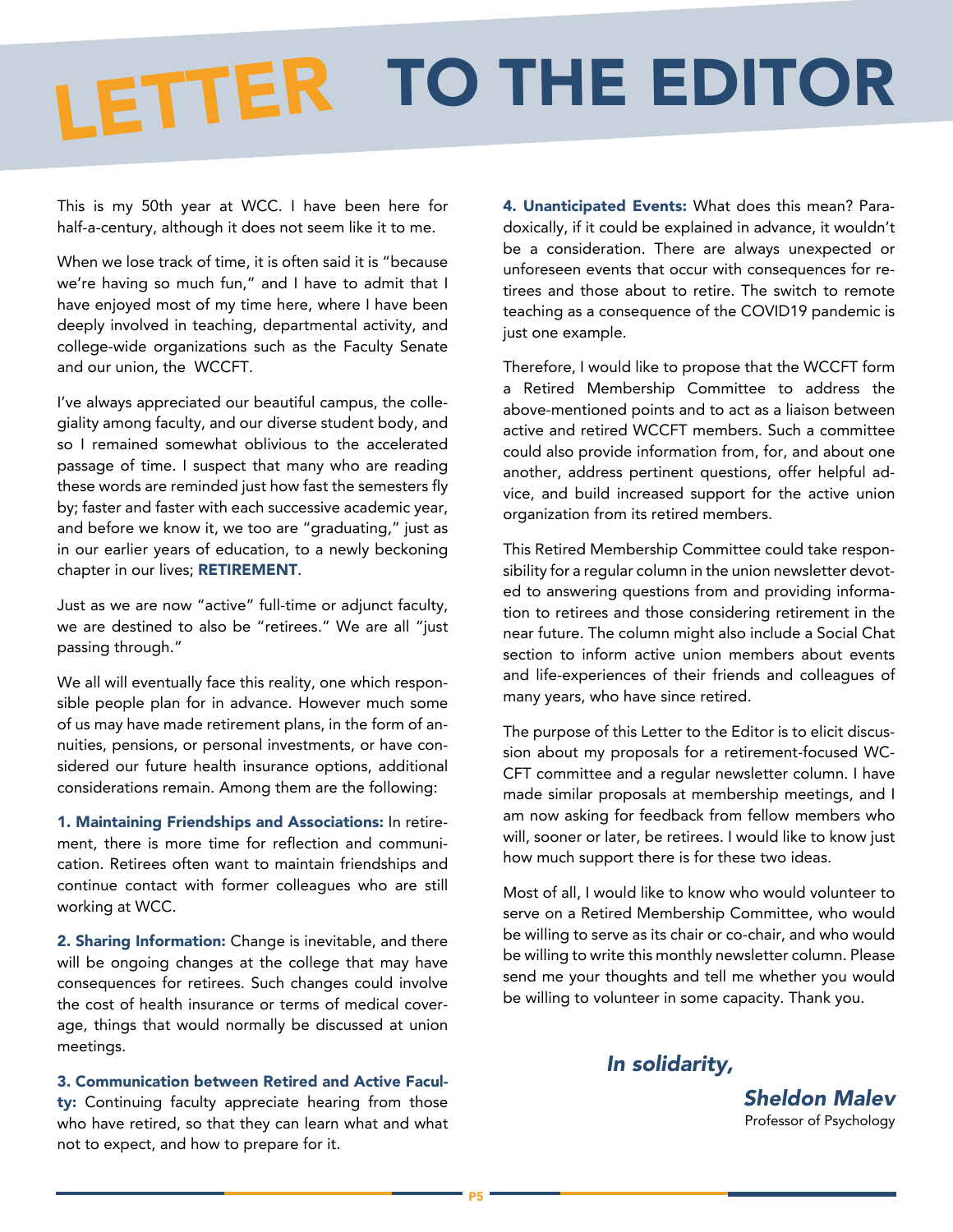# OPINION OPINION by Scott Zaluda

# Reappointment, Tenure & Promotion: A Call to Adopt Better (No, Best!) Practices

As my department's DC chair, I've recently steered my full-time colleagues through the first stage of reappointment for three non-tenured faculty members. In the wake of that effort, I want to say what I've thought and said many times before: something is terribly wrong with the way we do reappointment, tenure, and promotion. I think what's most wrong is this: our objectives are narrow. Second most wrong: our objectives are largely unarticulated. Third most wrong: we get little if any benefit for the enormous efforts we put in—we candidates and we faculty committee members. I can't see how they, administrators, benefit either, or how our students do.

First, a couple of personal anecdotes.

In October 2018, after multiple attempts, I finally received notification that I had been promoted to full professor (though the president delayed rank and salary elevation until September of the following year). Of course, I was happy to finally achieve the promotion. But I still can't say why I got it when I did or why I didn't get it on prior occasions. I can't say either that I knew then or know now precisely how these decisions are made. Possibly the closest I got to understanding was when, during my final attempt at promotion, an administrator told me that I hadn't been working hard enough lately. My PIF, my portfolio, and my Chancellor's awards clearly spoke to long-term industriousness, and I was promoted subsequently. But had that administrator given away a secret? Work hard, work very hard! Second. As I said, I happen to be the current chair of my Departmental Committee. My sympathies go out to all DC and CC members who have had to cope with reappointment and promotion during the pandemic. Hunkered down in our individual homes, a massive amount of emailing went back and forth among members of my department in an effort to work with a new system of e-portfolios to which, incidentally, DC's do not have access. To take one example, numerous messages circulated among candidates, members of my DC, and the CC chair that were focused on the question of what constituted a valid remote signature and how to produce one. This was a technological challenge that I am delighted to say I think we finally overcame.

But I am not delighted to say that we spent far more time deliberating about the technological requirements of remote signatures than we did in deliberation about any single candidates' teaching, service, and professional growth. My department is rightly proud of our excellent non-tenured faculty members. Our DC met in Zoom to quote from sterling classroom visitation reports and reiterate impressive lists of service activities, justifying an assumed consensus about the definitions of good teaching and valuable service. In the end, though, we knew what required the most attention: getting acceptable remote signatures onto our letters to avoid candidate disqualification. Indeed, from the start, our DC knew what was most important: doing everything the way we always have.

I know I'm not alone in scorning our reappointment, tenure, and promotion practices. I also know that many colleagues across the curriculum have asked (or have given up asking) why the college sustains practices that so many disparage. I suppose that's a complicated question. Here are my own speculations. I don't expect others to share them. Like everything, it starts in the past. We had a long-time chief administrator who did not believe in shared governance. We had a faculty that seemed, for the most part, to share his views—or if not to share them exactly, to see no use in trying to change them, even, in some cases, to fear advocating change. I also believe that over time, an insular campus culture developed that saw itself as exceptional and, therefore, not in need of modification.

Is WCC's culture any different today? It's true that many new faculty have fairly recently come to us from other

>> CONT ON PAGE SEVEN

AUTHOR'S NOTE: This article focuses on personnel policies for full-time faculty, asserting that they should be improved. Although this article does not discuss them, personnel policies for part-time faculty are also greatly in need of improvement.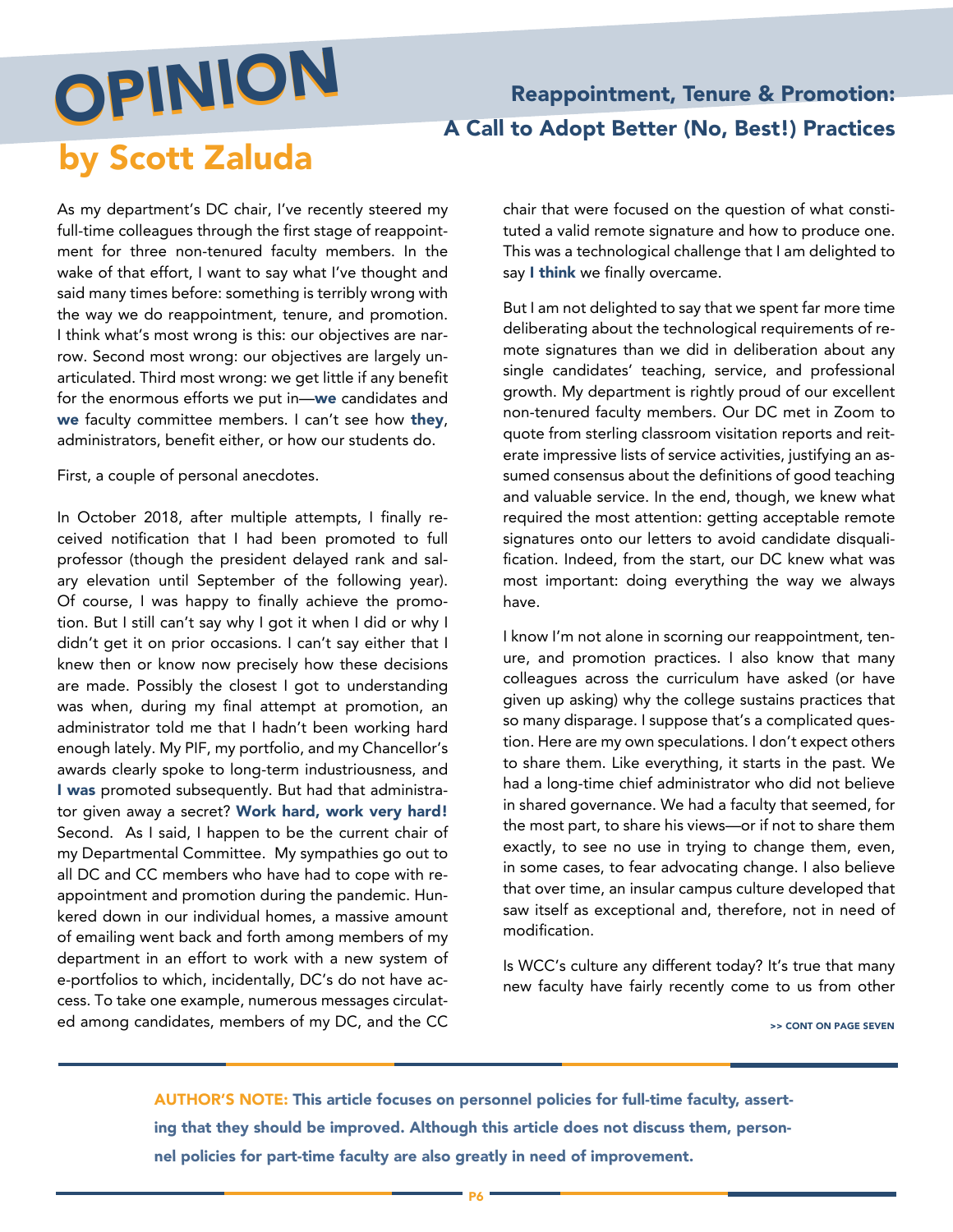# OPINION by Scott Zaluda

#### >> CONT FROM PAGE SIX

schools, other regions, sharing ways of seeing and thinking that cannot help but enrich and renew WCC. Our current chief administrator, also relatively new to the college, claims to be an enthusiast for innovation. For example, she has introduced initiatives aligning WCC with student-success enterprises developed and, in some cases, sold by Ed.D graduate programs, community college institutes, and educational think tanks. I assume that when she arrived here Dr. Miles hoped to nudge us out of our long-nurtured conservatism. Alluding to WCC's response to the pandemic, one of her recent Friday afternoon messages praises the collective college for having "learned in recent months that rigid structures and adherence to static policy and past precedence are no longer optimal…. Each day we are witnessing our transformation into a dynamic, agile organization." She goes on:

*Collectively, we are already engaged in the key principles of agile organizations. We are adapting processes; continuously learning; engaging next generation technology; working in smaller, cross-institutional, and highly networked teams; and holding true to our "north star" strategy of uncompromising focus on helping our students.*

If any component of our organization fits the bill for rigid structures and static policies and past precedents that are no longer optimal, if ever they were, that would be our faculty personnel policies. In the inspirational words of our president, if we are serious about "holding true" to an "uncompromising focus on helping our students," it is well past time for WCC to transform those policies. Such a transformation should start, I believe, by articulating specific objectives for faculty development and faculty assessment that complement and strengthen the goal of helping our students.

Failing to articulate objectives for the careers of its faculty holds the college back from being the dynamic and agile organization our president claims we are. It cannot possibly help students when their teachers' work is assessed arbitrarily (at least seemingly so since there's so little transparency involved) rather than consistent with a published set of expectations reflecting the college's mission.

Our insularity, that culture dedicated to preserving the WCC-way-of-doing-things, has over the past few years been disrupted somewhat by a variety of initiatives focused on student success. Among initiatives that our administrators have promoted are some developed within units of the City University of New York. In fact, our own homegrown "First-Year Experience" initiative back in 2009-10 was triggered initially by site visits some faculty and administrators made to LaGuardia and Kingsborough Community Colleges and later by news reports concerning CUNY's "New Community College," later to be renamed Guttman Community College. More recently, certain of our efforts to help students succeed have been stimulated by dialogue with Guttman faculty and administrators. Guttman, LaGuardia, and Kingsborough are among the CUNY two-year colleges that have led the nation in educational innovation.

I am not going to argue that WCC should simply reproduce CUNY's faculty development and assessment practices. Again, I am arguing for clear and transparent objectives and practices that correspond to WCC's "uncompromising focus on helping our students."

Try this: type "reappointment" into the search box for WCC's website. This is what comes up: "Sorry, but you are looking for something that isn't here." No kidding! Now, search the same word on the Guttman CC website. Here is a brief excerpt from a much fuller page:

*Guttman Community College seeks to identify and develop exemplary faculty who in their professional activities, accomplishments and practices, work to support student academic success, degree completion and a promising start towards a baccalaureate degree or a career…. [T]he College seeks to be an innovative laboratory which enhances teaching and learning through active pedagogical strategies that are sensitive and relevant to the culturally, academically, linguistically and economically diverse communities it serves. This work is continuous and ongoing, and relies on strong systems of development, practice, feedback and refinement.*

Guttman's transparency about the relationship between its faculty's development and the college's overall mission is illuminated further along the page by a description of reappointment practices. A few of those sound similar to our own. But instead of making lists on a personal information form like we do, each year Guttman's junior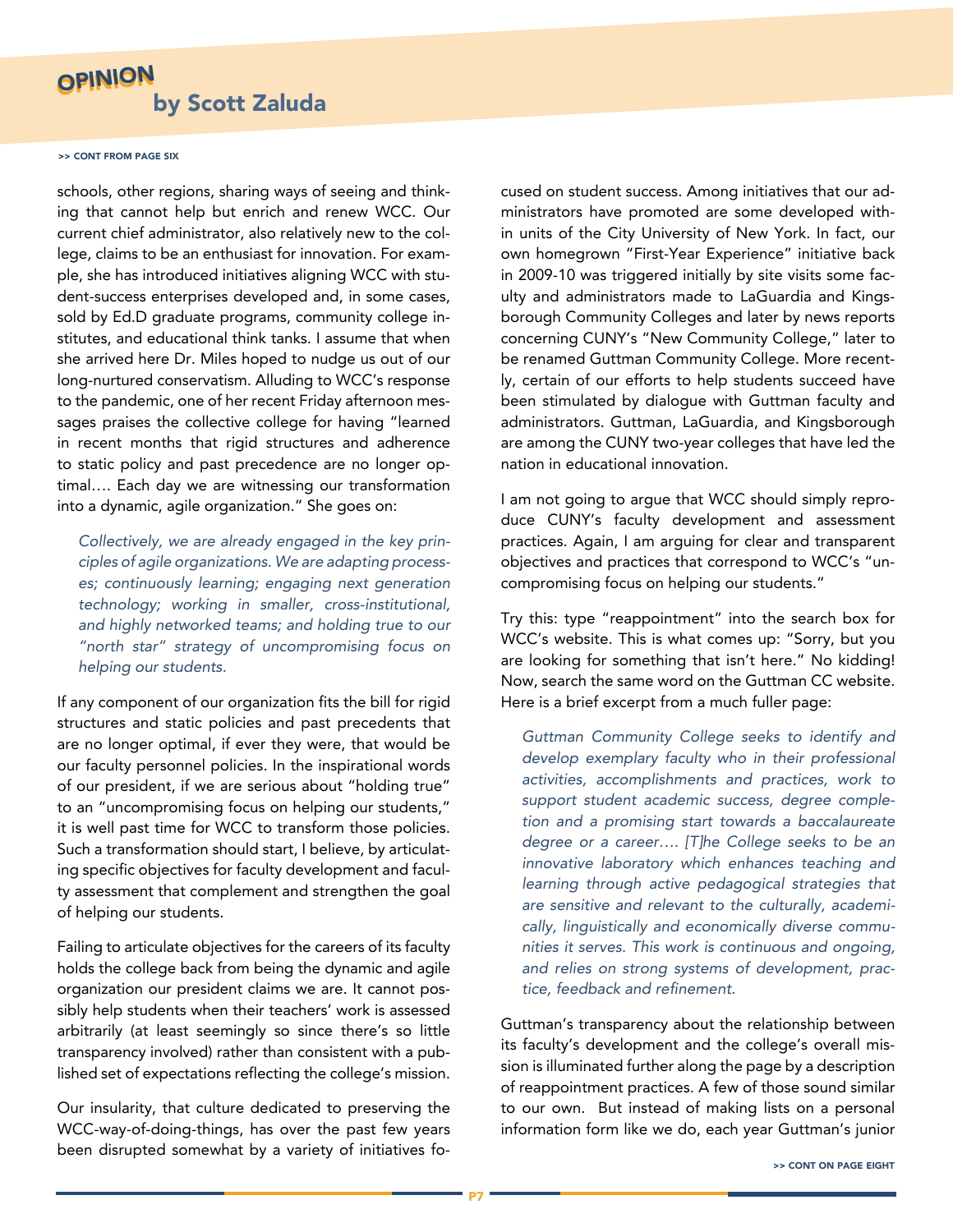# OPINION by Scott Zaluda

#### >> CONT FROM PAGE SEVEN

faculty produce "narrative reflections" that "describe and reflect on patterns of achievement and growth" aligned with the college's goals. To repeat, unlike our own procedures, Guttman's have a transparent purpose: to support the college's mission.

#### [https://guttman.cuny.edu/academics/faculty-resources/reap](https://guttman.cuny.edu/academics/faculty-resources/reappointment-promotion-tenure-rpt/#1531840461419-9e90e13c-f91f)[pointment-promotion-tenure-rpt/#1531840461419-](https://guttman.cuny.edu/academics/faculty-resources/reappointment-promotion-tenure-rpt/#1531840461419-9e90e13c-f91f) [9e90e13c-f91](https://guttman.cuny.edu/academics/faculty-resources/reappointment-promotion-tenure-rpt/#1531840461419-9e90e13c-f91f)f

Lacking transparency, at WCC we are left to guess the objectives of our own reappointment and promotion practices. For example, what objectives might be inferred from the practice of requiring 20 classroom observations during the first five years of full-time faculty service, 10 of those observations to be done by the same two people, the department chair and associate dean?

What specific objective is achieved by such an extravagant regimen of classroom observations? Of course, to answer that question, one would have to also take into account our standard classroom visitation report form what we are looking for, in other words, when we observe a colleague teaching. The standard report is made up of a set of assumptions about ideal pedagogy and the nature of student learning. If it even exists, who has ever seen the professional literature about best teaching methods from which those assumptions were drawn? We tell our junior faculty that a dean, a chair, and two senior colleagues are going to observe them as teachers four times during their first year and four times every year thereafter until they are tenured, but we do not, and apparently cannot, provide any kind of document explaining the college's philosophy of effective teaching and learning.

Nor can we explain the purpose of doing a total of 20 observations over five years with additional groups of four to come when faculty members aspire to higher ranks. Why 20? Why four per year? Why not one per year? How many observations does it take to verify a teacher's abilities? Why any observations? Shouldn't we be asking what those think tanks, Ed.D programs, and community college institutes are saying these days about new faculty success? We ask that question regularly about student success.

Looking beyond the WCC way of doing things, I was surprised to run across a 2004 report by the "SUNY Provost's Advisory Task Force on Faculty Development." The 50-page document juxtaposed ongoing SUNY campus practices with recognized "best practices," concluding with 19 recommendations. Three of those particularly stood out for me because they had been on my own wish-list for quite some time and in a variety of forums had been brushed off when I proposed them.

- Establish clear institutional expectations, definitions, and incentives for faculty service, especially at institutions in which this activity plays a significant role in faculty personnel decisions.
- Provide periodic follow-up sessions on the reappointment, promotion and tenure process on a regular basis, especially for more junior faculty members and make every effort to provide them with the necessary tools and resources for professional success.
- Establish a peer mentoring culture to ensure that every junior faculty member has an informal, easily accessible and confidential advisor/counselor.

## [https://system.suny.edu/media/suny/content-assets/docu](https://system.suny.edu/media/suny/content-assets/documents/faculty-senate/FacultyDevelopmentReport.pdf)[ments/faculty-senate/FacultyDevelopmentReport.pdf](https://system.suny.edu/media/suny/content-assets/documents/faculty-senate/FacultyDevelopmentReport.pdf)

Possibly someone on campus remembers the report. In any case, might it not be a place to begin? Might we not juxtapose our own university's 2004 recommendations with more recent statements of best practices and see what comes up? And isn't this the right time to do that? Taking the president at her word, we now have an administration committed to the notion "that rigid structures and adherence to static policy and past precedence are no longer optimal"—presumably, not merely in the context of a pandemic. I assume that our current administration would support a philosophy of faculty professionalism that would mark this college, like Guttman, as "an innovative laboratory."

With or without direct encouragement from Hartford Hall, we can decide to stop right now being complacent about our longstanding, irrelevant customs. Our faculty leaders, both union and senate, can and should make it their priority to advocate strongly for faculty personnel policies designed to help the college more fully achieve the goal of elevating its students' educational and career success by means of helping its faculty to thrive.